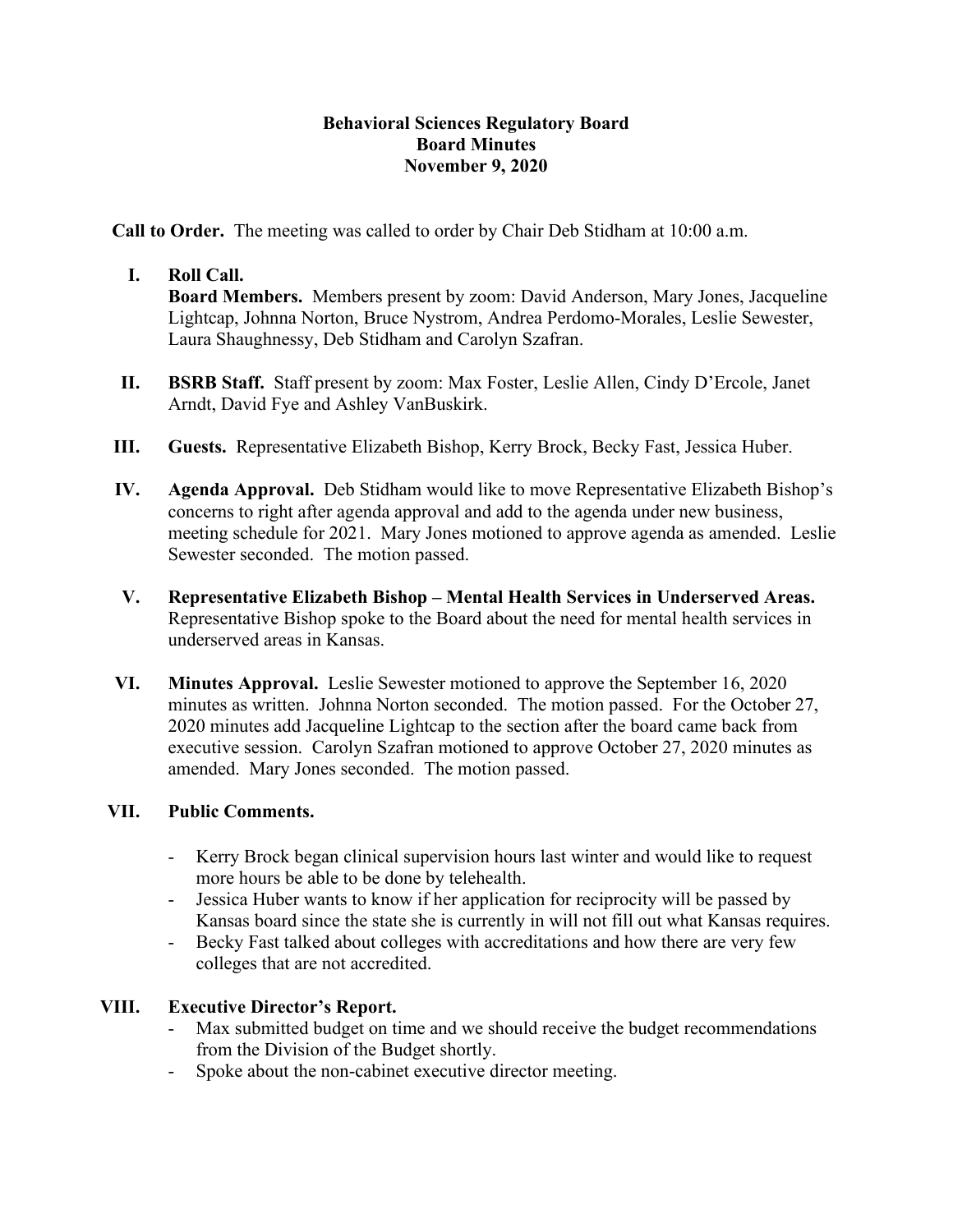- There are a few meetings Max attended virtually for AASCB and ASWB Administrators Forum. Talked briefly about what was in those meetings.
- Max and Leslie had multiple zoom meetings with students at different universities including Wichita State, Fort Hays State, Washburn and KU.
- David Fye starts as Executive Director in the office 11/16/2020. Max's last day in the office is Friday, January 8, 2021.
- **IX.** Staff Reports. Leslie Allen gave a brief report of how our new database has been functioning. Still has a few glitches, but meeting weekly with Jesse to get everything functioning properly.
- **X. Complaint Review Committee Report.** The Complaint Review Committee met in October. Bruce gave a brief report on the number of violations we have received. Have had a spike in complaints recently.

# **XI. Professions Reports.**

- **A. Psychology.** Deb Stidham gave a brief report for Ric Steele regarding what the committee last discussed. Next meeting scheduled for December.
- **B. Social Work.** Andrea Perdomo-Morales noted that the social work advisory committee suggested lowering the direct client contact required in practicum from 350 to 200 hours. Will discuss supervision training plan requirements at the next meeting. Next meeting scheduled for December.
- **C. Professional Counseling.** Laura Shaughnessy gave a brief report of what the committee discussed in October. The committee discussed language on a few regulations and will discuss more at their next meeting to finalize wording. Next meeting scheduled for December.
- **D. Master's Level Psychology.** David Anderson talked about what the committee discussed in October. Two new advisory committee members. Talked about a couple of issues regarding educational requirements and how out-of-state applicants have difficulties applying with Kansas requirements. Licensure renewal issues with CEU's due to COVID. Will discuss further at next meeting. Next meeting scheduled for December.
- **E. Marriage and Family Therapy.** None. Next meeting scheduled for November 20, 2020.
- **F. Addiction Counseling.** Deb Stidham noted that the committee met in October and continued to review curriculum. Discussed the role of telephonic counseling. Will be reviewing possible new committee members. Next meeting scheduled for December.
- **G. Behavior Analysis.** None.

## **XII. Old Business.**

- The Board continued their discussion regarding the Board's Legislative Agenda for 2021 session. Will resurrect the bill from last legislative session that did not get a hearing due to COVID. Discussed some regulation language.

## **XIII. New Business.**